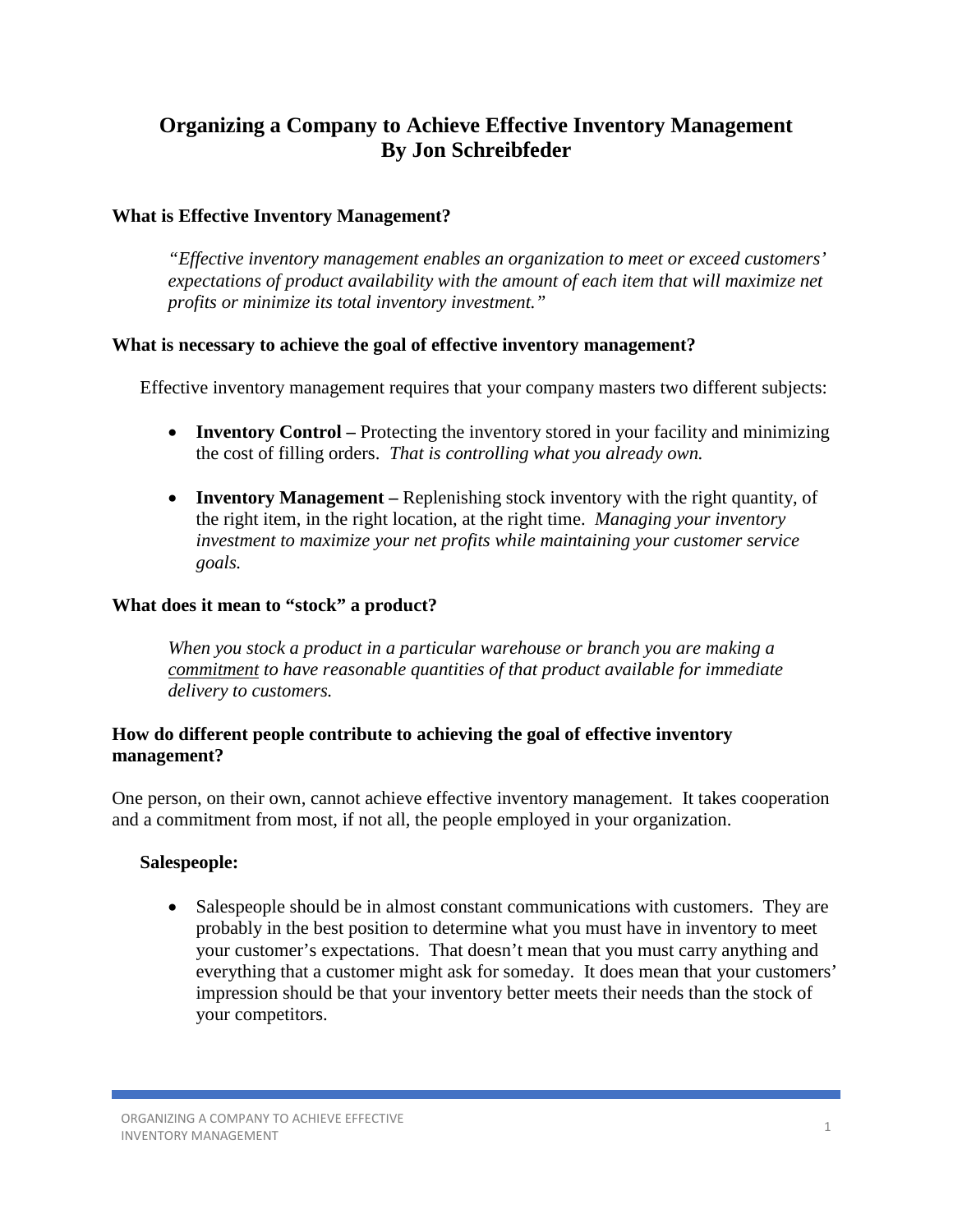- Help develop the forecast of future sales of each product. Your salespeople are also in the best position to observe your customers' changing needs over time. They should help determine why there was a large discrepancy between a forecast and what was actually sold in a specific week or month. For example, why did a customer buy an unusually large quantity of an item? Will this be a new ongoing requirement or was it a one-time only sale? Studying unusual sales activity can provide salespeople with valuable information for increasing future sales!
- Help keep inventory records accurate. Salespeople are usually very empathetic with their customers. They often will go to great lengths to meet a customer's needs. However, salespeople must follow your established rules for properly recording all material disbursements. For example, salespeople should not take material out of a warehouse without properly recording it in your computer system.

## **Purchasing or Replenishment Personnel:**

Purchasing agents, buyers and inventory planners must make sure that inventory is available to meet the sales or usage forecast. While accomplishing this primary and most important goal, they must replenish stock in such a way to either maximize your profitability or minimize your total inventory investment. Decisions they must make include:

- Deciding the best source of supply for each product in each stocking location. Do you buy it? Or are replenishment quantities transferred from a central warehouse or distribution center?
- Determining the quantity to buy of each item. This can be either the economic order quantity or just enough to last between deliveries from the supplier. The economic order quantity (i.e., EOQ) balances the cost of the material, the carrying cost of inventory and the cost of issuing and receiving replenishment orders. It is designed to maximize your profitability. Buying just enough to last between deliveries will minimize your total inventory investment.

## **Warehouse Personnel:**

Warehouse personnel are just as important as salespeople and buyers in achieving effective inventory management. They must:

- Organize stock in the warehouse to minimize the cost of filling orders. After all you ship material far more frequently than you receive it. It makes sense to store material to maximize the efficiency of the order fulfillment process.
- Keep inventory records accurate. If the quantity in the computer system does not agree with what is in the warehouse, salespeople won't know what is available for sale, and buyers will not replenish inventory at the right time. This task involves conducting full physical inventories or cycle counting certain products each day.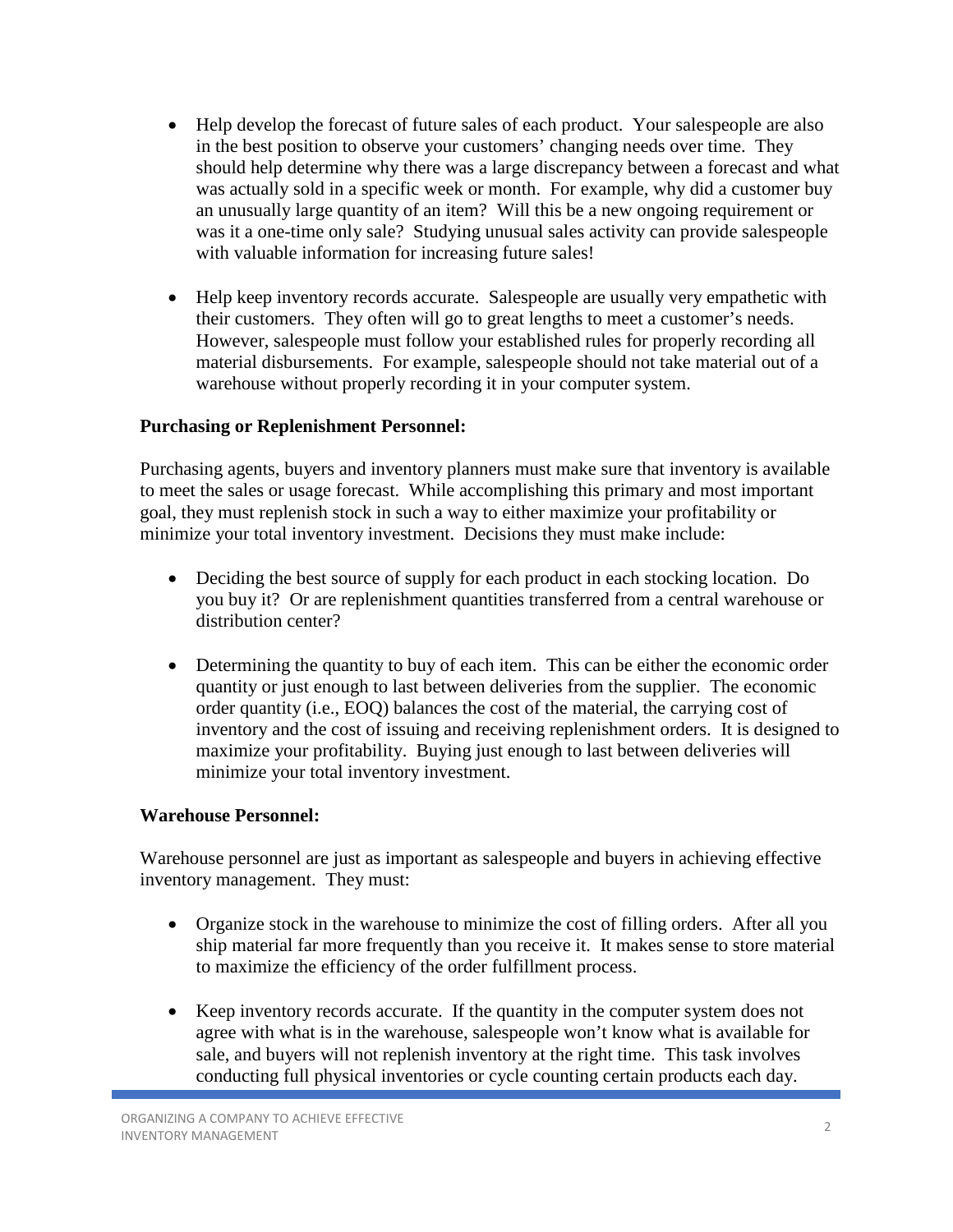$\mathcal{L}(\mathcal{L}(\mathcal{L}))$  and  $\mathcal{L}(\mathcal{L}(\mathcal{L}))$  and  $\mathcal{L}(\mathcal{L}(\mathcal{L}))$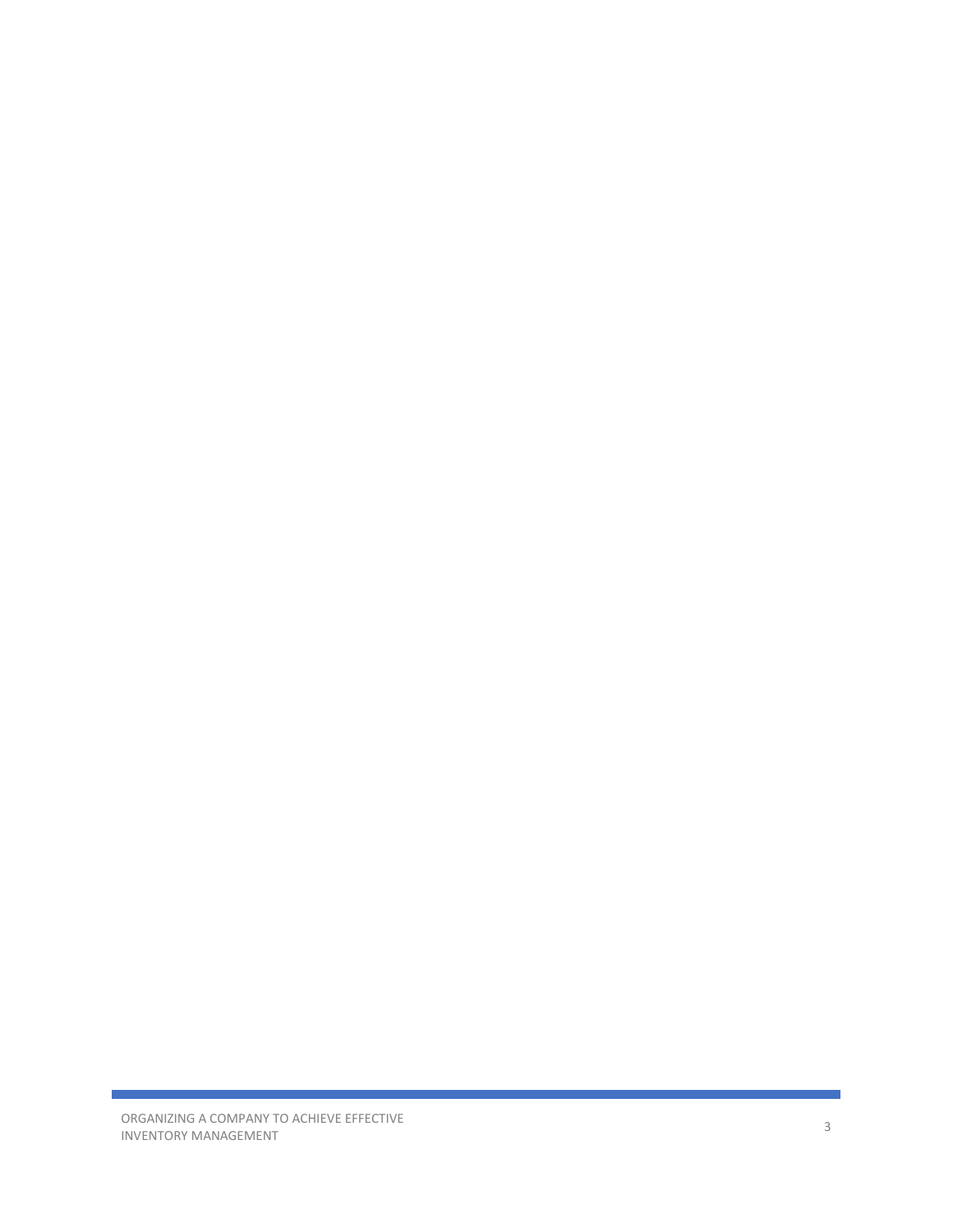## **IT Personnel**

A distributor cannot be successful without good computer hardware and software. IT personnel are responsible for implementing and managing this key to achieving your goals:

- Ensure that all necessary data has been entered. Check lists should be established for the information required for each new stocked item, vendor, warehouse and product line. IT personnel should verify that the supplied information is correct and that codes and descriptions are consistent. For example, "lubricant" must be consistent in all product descriptions. You might use "lubricant" or "lube" but the same word should be used in the description of all applicable items.
- Provide training and support users can understand. This facilitates efficient operations at the lowest possible cost. Remember that sales, purchasing and warehouse people all have distinct areas of expertise that are necessary for the success of your organization. However, they are not computer experts and can easily become confused and frustrated in their interaction with IT equipment and software. Support personnel should avoid answering questions with phrases like:
	- o "What you are asking for is impossible"
	- o "The results may not make sense but the system is performing as it was designed"
	- o "How many times do we have to tell you the same thing?"

## **Attributes of Key Personnel**

In order to achieve the goal of effective inventory management you must be sure that you have the right person in the right position. For example:

## **Warehouse Manager**

Your policies and procedures must be enforced in order to you to achieve effective inventory management. Often companies will promote the warehouse employee who knows most about your inventory to the position of warehouse manager. Unfortunately unless this person is a leader, the results may be disastrous. While he or she probably will work hard, they may not have the ability to lead others. As a result they may adopt the attitude of "if you want it done right….do it yourself." Often these folks burn themselves out while other warehouse employees stand around and watch them do it.

A good warehouse manager must be a leader. He or she must:

- Be able to set and achieve goals (e.g., "all orders received by 3pm will be shipped the next day" or "all stock receipts will be processed within 24 hours of arrival")
- Insist that all policies and procedures are followed
- Not be afraid to provide constructive criticism when necessary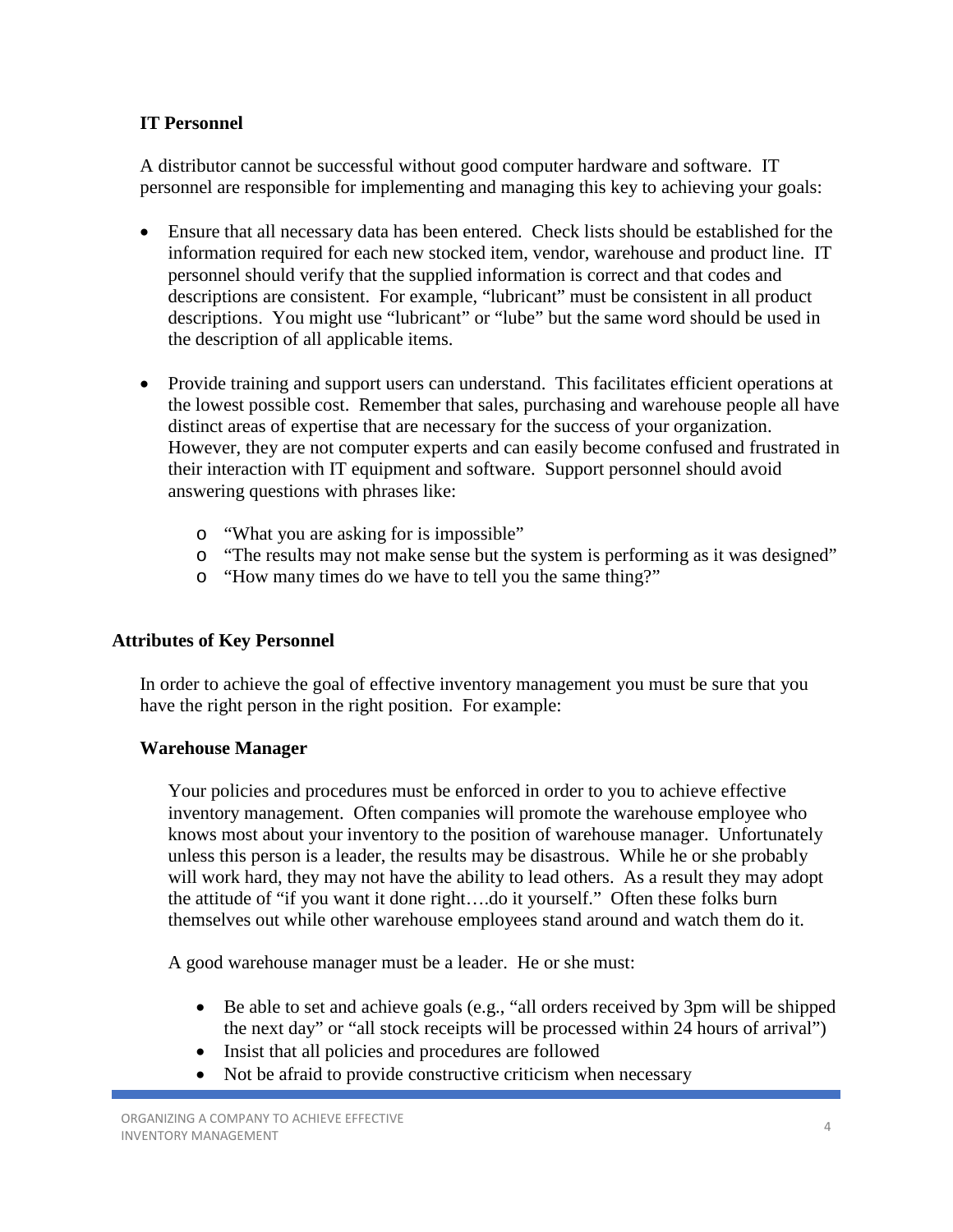• Be neat in appearance and insist on a neat workplace

## **Receiving Personnel:**

Assign people who have the best knowledge of your products the job of receiving material and putting away stock. Many companies start new warehouse employees in the receiving department. These people may be eager, and have good intentions, but they don't know your inventory. They may mix items that are similar in appearance, but are actually quite different. Or, they might be afraid of asking too many questions and "stash" products they can't identify. After all, out of sight, out of mind. How often have you heard someone say something like?

"Yeah, I saw those D345J's come in. They were right over there. But I don't know what happened to them. We've searched everywhere but can't find them….."

Always remember that lost material is extremely expensive. Experienced people know your products. They know the difference between similar looking items. And, they know how to put away stock so that customer orders and outgoing transfers can be filled quickly, with a minimum of effort.

## **Order Pickers:**

Have new people fill orders. It's a great way for them to learn your products, your customers, and your paper flow. And, just as important, it's easy to check their work as the orders they pull are packed for shipment.

## **Purchasing Agents and Buyers:**

Many organizations allow individual branches or warehouses to decide when to reorder products as well as the quantity to buy of each item. However, better inventory management occurs when one person or group is responsible for replenishing specific product lines throughout a region or your entire organization. These individuals can focus on your total corporate inventory performance and profitability.

Understand the different roles of purchasing agents and buyers:

- Purchasing agents negotiate with suppliers. They workout discounts, payment terms and other considerations. These individuals have to have good management and negotiating skills.
- Buyers supervise and coordinate forecasting and replenishment tasks. They have to be detail oriented and be experts on your software system.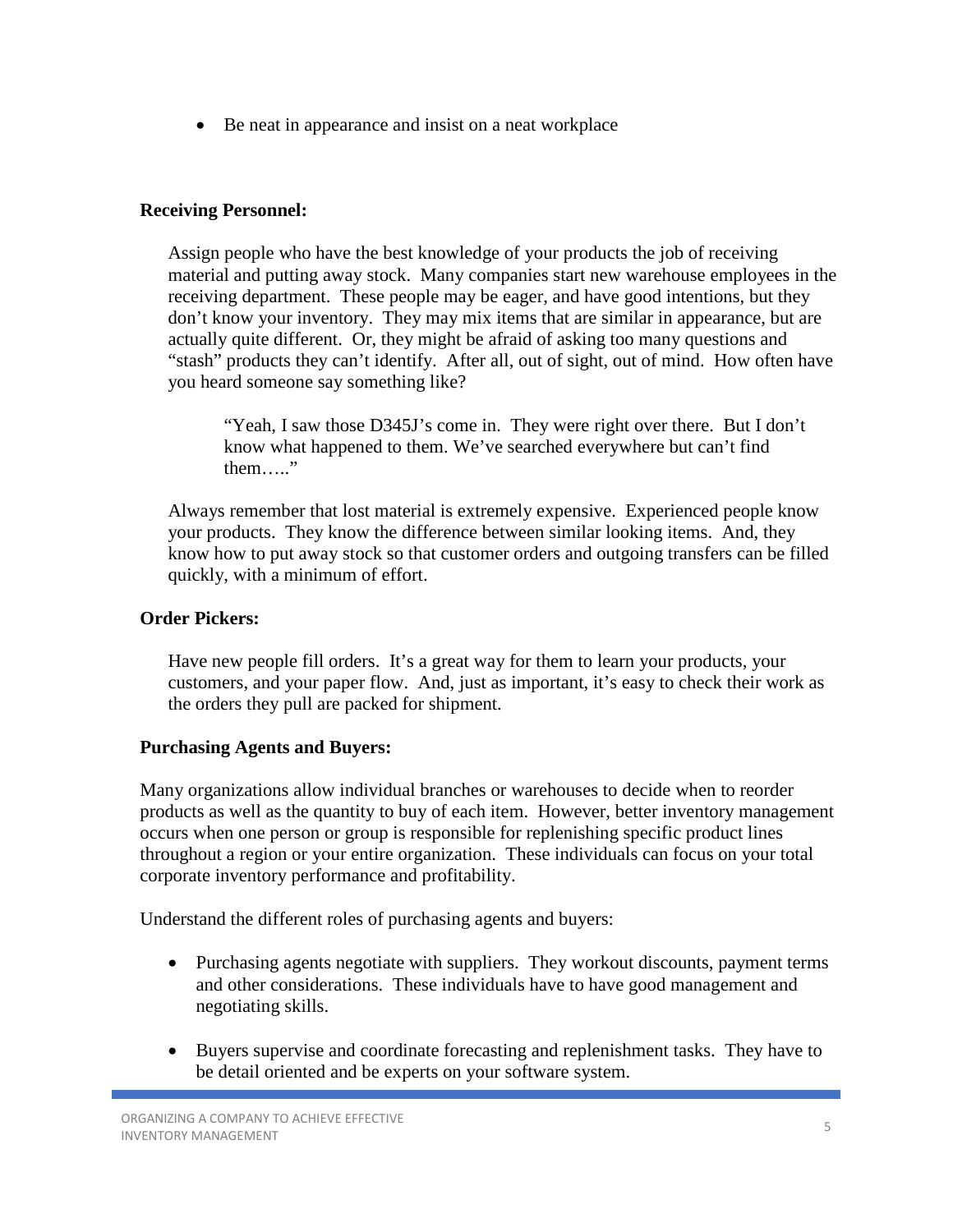Remember that employees are the key to success in any organization. Every individual should be placed in a position that will utilize his or her unique skill set. And, appropriate compensation should be provided for well done work!

# **Test Your Knowledge**

- 1. What is the goal of effective inventory management? (Choose one)
	- a. To always have whatever customers want, regardless of the cost
	- b. To meet or exceed customers' expectations of product availability with the amount of each item that will maximize net profits or minimize your total inventory investment
	- c. To maximize inventory turnover
- 2. What is <u>not</u> a responsibility of salespeople? (Choose one)
	- a. Deciding what products should be stocked in each location
	- b. Deciding how much of each product should be stocked in each location
	- c. Helping to develop the forecast of future demand of stocked items
- 3. What is the responsibility of warehouse personnel? (Choose all that apply)
	- a. Issue replenishment orders for stock items
	- b. Organize products in the warehouse to minimize the cost of filling orders
	- c. Maintain accurate on-hand quantities of products
	- d. Decide when quantities of products should be transferred to other warehouses
- 4. Where should your most experienced, technically knowledgeable, warehouse employees work? (Choose one)
	- a. Order fulfillment
	- b. Receiving and stocking products
	- c. Warehouse management